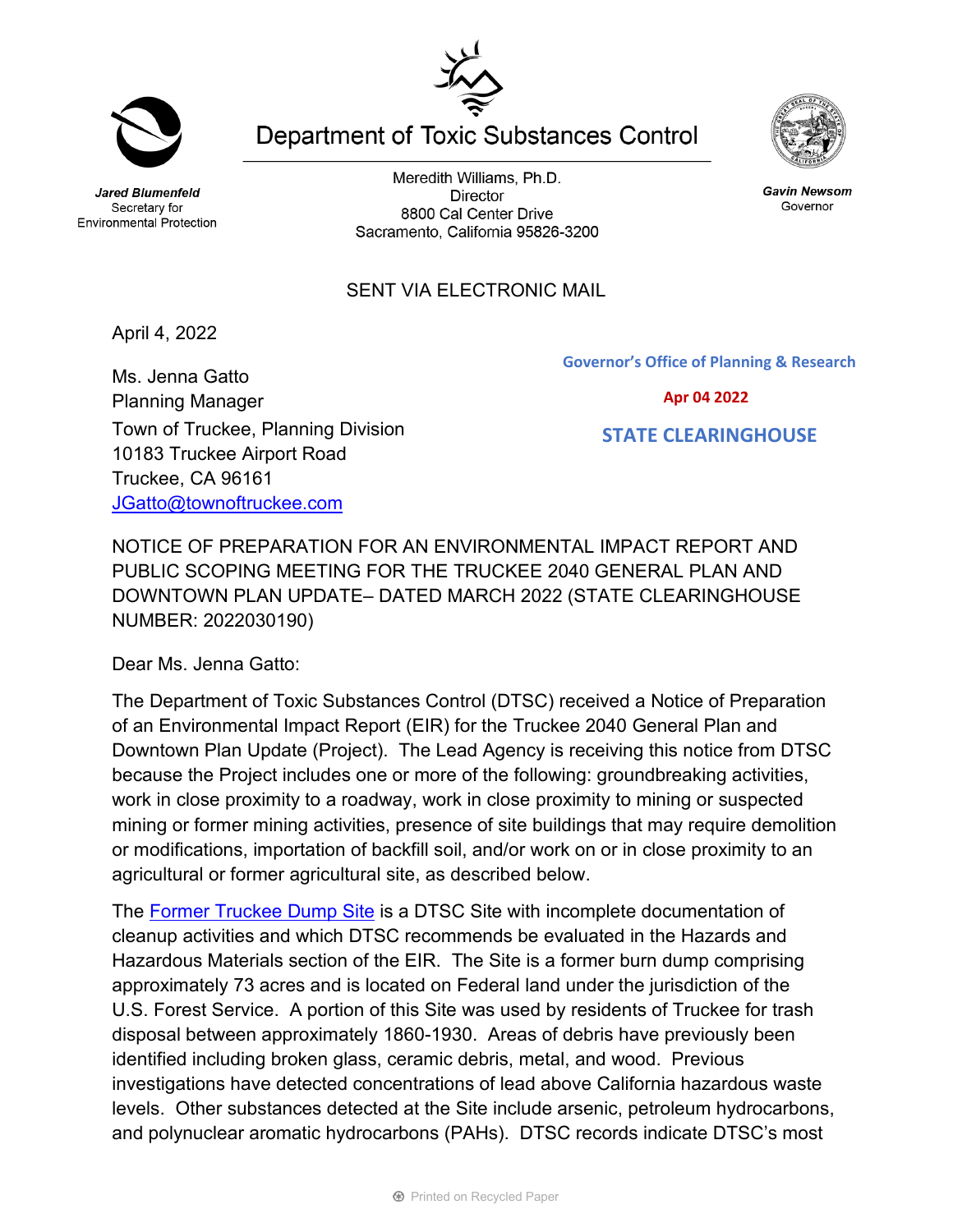Ms. Jenna Gatto April 4, 2022 Page 2

recent involvement with this Site was a May 20, 2009 Participating Agreement between DTSC and the U.S. Forest Service which authorized DTSC to provide technical assistance for Site cleanup activities which were planned to be conducted by the U.S. Forest Service prior to transference of a portion of this Site to the Town of Truckee. DTSC records do not contain documentation of completion of the cleanup activities.

DTSC recommends that the following issues be evaluated in the Hazards and Hazardous Materials section of the EIR:

- 1. The EIR should acknowledge the potential for historic or future activities on or near the project site to result in the release of hazardous wastes/substances on the project site. In instances in which releases have occurred or may occur, further studies should be carried out to delineate the nature and extent of the contamination, and the potential threat to public health and/or the environment should be evaluated. The EIR should also identify the mechanism(s) to initiate any required investigation and/or remediation and the government agency who will be responsible for providing appropriate regulatory oversight.
- 2. Refiners in the United States started adding lead compounds to gasoline in the 1920s in order to boost octane levels and improve engine performance. This practice did not officially end until 1992 when lead was banned as a fuel additive in California. Tailpipe emissions from automobiles using leaded gasoline contained lead and resulted in aerially deposited lead (ADL) being deposited in and along roadways throughout the state. ADL-contaminated soils still exist along roadsides and medians and can also be found underneath some existing road surfaces due to past construction activities. Due to the potential for ADL-contaminated soil DTSC, recommends collecting soil samples for lead analysis prior to performing any intrusive activities for the project described in the EIR.
- 3. If any sites within the project area or sites located within the vicinity of the project have been used or are suspected of having been used for mining activities, proper investigation for mine waste should be discussed in the EIR. DTSC recommends that any project sites with current and/or former mining operations onsite or in the project site area should be evaluated for mine waste according to DTSC's 1998 *[Abandoned Mine Land Mines Preliminary Assessment Handbook](https://dtsc.ca.gov/2020/04/17/document-request/?wpf337186_14=https://dtsc.ca.gov/wp-content/uploads/sites/31/2018/11/aml_handbook.pdf)*.
- 4. If buildings or other structures are to be demolished on any project sites included in the proposed project, surveys should be conducted for the presence of lead-based paints or products, mercury, asbestos containing materials, and polychlorinated biphenyl caulk. Removal, demolition and disposal of any of the above-mentioned chemicals should be conducted in compliance with California environmental regulations and policies. In addition, sampling near current and/or